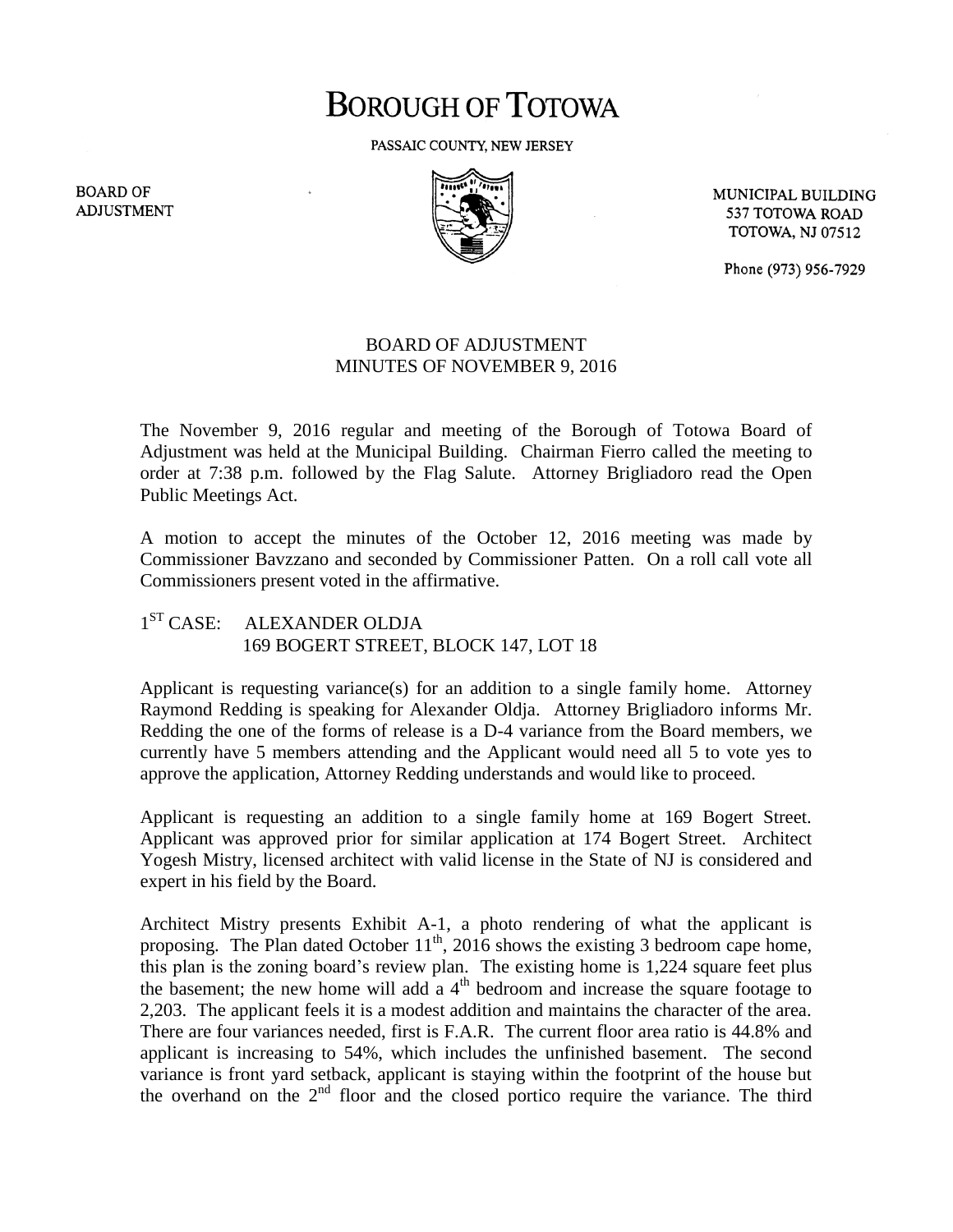variance is impervious coverage, current is 23.3% and it should be 25%. The last variance is rear yard coverage which is currently 24.7% where 15% is allowed.

Applicant is proposing a reduced consideration on Exhibit A-2, amended site plan dated 11/9/16. This reduction would include the 2 car garage down to a 1 car and 50.1%. With that 3 feet from the right of property and 3 feet from the back of property, the applicant would still need variance but it is much less. The patio area will be a deck which changes the impervious coverage and no variance is needed. The rear yard coverage will now be under 15% so that eliminates the fourth variance. Applicant will replace any damaged or deteriorated sidewalks. The tree being removed will be replaced on the opposite side of the property. A sealed survey will be supplied to the town. Chairman Bavazzano would like to know if the basement will remain unfinished, Architect Mistry states there will be sheetrock to have a clean look, but will remain unfinished.

The meeting has been opened to the public by Commissioner Patten and seconded by Commissioner Mancini.

Lloyd Depope resides at 167 Bogert Street and was sworn in by Attorney Brigliadoro. Mr. Depope has been a resident for 43 years and states there is a storm drain the starts at 4 Meadow Drive, goes thru 169, 167, and 162 Bogert Street and exits at 158 Stewart Terrace. Even with modifications over the years he still gets water in his back yard, if there is a heavy rain he can get between 6-8 inches of water. Mr. Depope is concerned about flooding but has no issues with the house itself. Architect Mistry is not aware of the drain; it does not show on his copy of the survey, the pipe is slightly off the property line. Engineer Murphy, states this cannot be addressed at this time, the Board can stipulate upon approval that the applicant will be required to supply a detailed plot plan specifying the location of the pipe and if the sewers can handle the water. Attorney Brigliadoro informs everyone this would have to be approved by the construction office before going forward.

Bill Menses, resides at 163 Stewart Terrace, was sworn in by Attorney Brigliadoro. Mr. Monsees has concerns about the tress and the roots, the sidewalks are already lifted. Engineer Murphy states they will be replaced if applicant is approved.

A motion to close the public portion of the meeting was made by Commissioner Bavazzano and seconded by Commissioner Patten.

Attorney Redding closes by reminding the Board and Public that this is a modest addition, it is an improvement to the neighborhood, and the applicant has shown the quality of improvement to other applications that have been passed in town. Attorney Brigliadoro goes over the variance after the modifications to existing application. Applicant needs a D4 Variance for F.A.R., two C-Variance's, and front yard setback. Attorney Brigliadoro asks Engineer Murphy about his report, page 2 lines 5 about the landscaping and shade trees. Engineer Murphy states the applicant will comply.